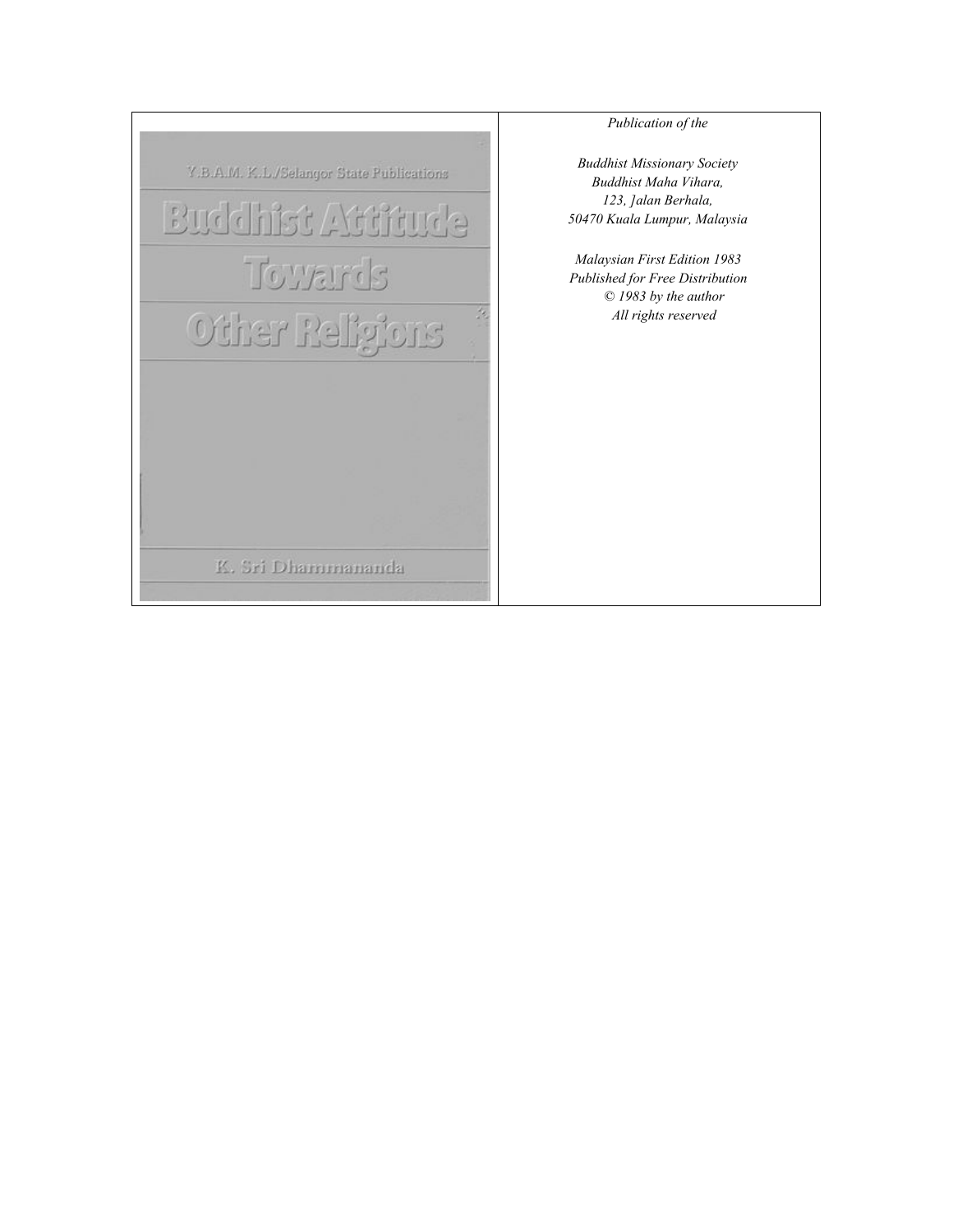## **THE BUDDHIST ATTITUDE TOWARDS OTHER RELIGIONS**

The aim of this booklet is to assist in promoting a better understanding of religion, religious tolerance and its deep underlying meaning from the Buddhist point view and to understand how Buddhism regards other religions.

The deep underlying meaning of religion is to be able to uphold and respect one's own religion without in any way being disrespectful or discourteous towards other religions. To this end, we must establish mutual understanding, mutual co-operation and tolerance amongst all co-religionists in order to achieve religious harmony.

People always talk of religious tolerance and its importance but few, if any, ever pinpoint a practical way in order to achieve this religious tolerance. It is to be hoped that in perusing this booklet, the reader would be enabled to obtain a clearer picture of religious tolerance and would endeavor to promote religious tolerance. We should try to eradicate our so called superiority complex, our mutual suspicion, our religious prejudices and our selfish motives, for the common good and upliftment of our respective religions.

All fellow-religionists are working for the common cause of human emancipation and enlightenment. The search for emancipation and enlightenment is the search for Truth. Unfortunately, in our very midst, there are many ludicrous religious practices and beliefs which are depicted or passed off as the Truth, when in fact they are far from being the Truth. As true religious followers we must have the courage and conviction to admit what is evidently a misconception and try to rectify it to conform to science and reasoning to meet the requirements of Truth. We should be failing in our duty if we try to cling on to something which we know is not the Truth. We are even wrong, if in the practice of our religious tolerance, we tolerate it without pointing out its failings or inadequacies which do not conform to Truth. In seeking Truth we should discard our competitive attitudes and unite to work hand-in-hand to achieve our noble aim of religious harmony for the well-being of mankind.

Although the Buddha pointed out that there was no religious value in many of the practices in India during his time, He had the courtesy to advise his followers to give alms or food to the Brahmins and other monks and to support them irrespective of their religion. The Buddha advised his followers not to hurt or to cause injury to a Sramana (monk) or a Brahmin. Here He has accommodated monks and Brahmins as religious people. Again the Buddha said that when a person deceives a Brahmin or a monk or pauper, by telling a lie, this is a cause of the downfall of the person. Thus in advising his followers in this manner the Buddha has treated all of them without any discrimination.

The aim of Buddhism is to guide everyone to lead a noble life without harming anyone, to cultivate humane qualities in order to maintain human dignity, to radiate all-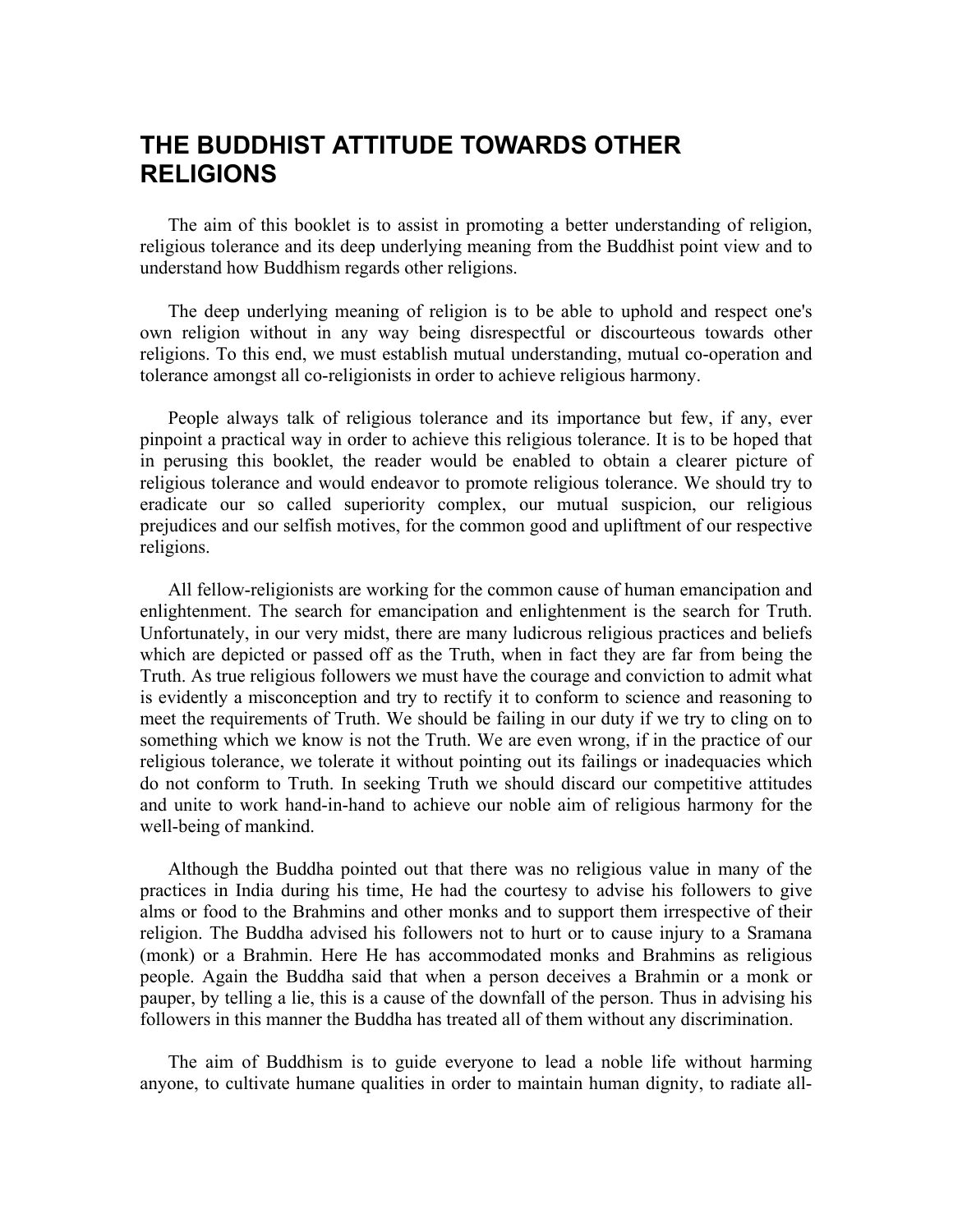embracing kindness without any discrimination, and to train the mind to avoid evil and to purify the mind to gain peace and happiness.

Buddhism is a religion which teaches people to "live and let live". In the history of the world, there is no evidence to show that Buddhists have interfered or done any damage to any other religion in any part of the world for the purpose of propagating their religion. Buddhists do not regard the existence of other religions as a hindrance to worldly progress and peace.

The Buddha's message was an invitation to all to join the fold of universal brotherhood to work in strength and harmony for the welfare and happiness of mankind. He had no chosen people, and He did not regard himself as the chosen one.

The Buddha's first missionaries were Arahantas the Perfect and Holy Ones. They were noble human beings who by the sheer effort of their renunciation and mental training had gained Perfection. Before sending out these disciples, He had advised them in the following manner:

"Go ye, 0 Bhikkus and wander forth for the gain of the many, for the welfare of the many, in compassion for the world; for the good, for the gain, for the welfare of gods and men. Proclaim, 0 Bhikkhus, the sublime doctrine, preach ye a life of holiness, perfect and pure."

According to this advice, the Buddha wanted to tell the people the difference between good and evil: He wanted to teach man how to lead a happy, peaceful and righteous way of life. He never advised his disciples to convert people from one religion to another. His idea of conversion was to introduce a righteous, noble and religious way of life.

The Buddha did not criticize or condemn any religion other than to enlighten the people by showing them the futility of going into the extremes of self-mortification (or self-torture) and self-indulgence (or sensuality) and to avoid superstitious and meaningless practices in the name of religion.

## *The True Religion*

On the question of what constitutes a true religion the Buddha has given a liberal answer, stating that wherever the teachings of the FOUR NOBLE TRUTHS and the NOBLE EIGHT FOLD PATHS could be found and where one can find genuine followers who have gained spiritual development, therein lies the true religion. He did not say that Buddhism is the only true religion in this world, but exhorted man to accept and respect truth wherever truth was to be found. This means that we need not ignore the reasonable teachings of the other religions. SLICK an attitude clearly shows that the Buddha never had any prejudice towards other religions, nor did he by to monopolize religious truth. He wanted to point out one thing - the TRUTH, and all his teachings are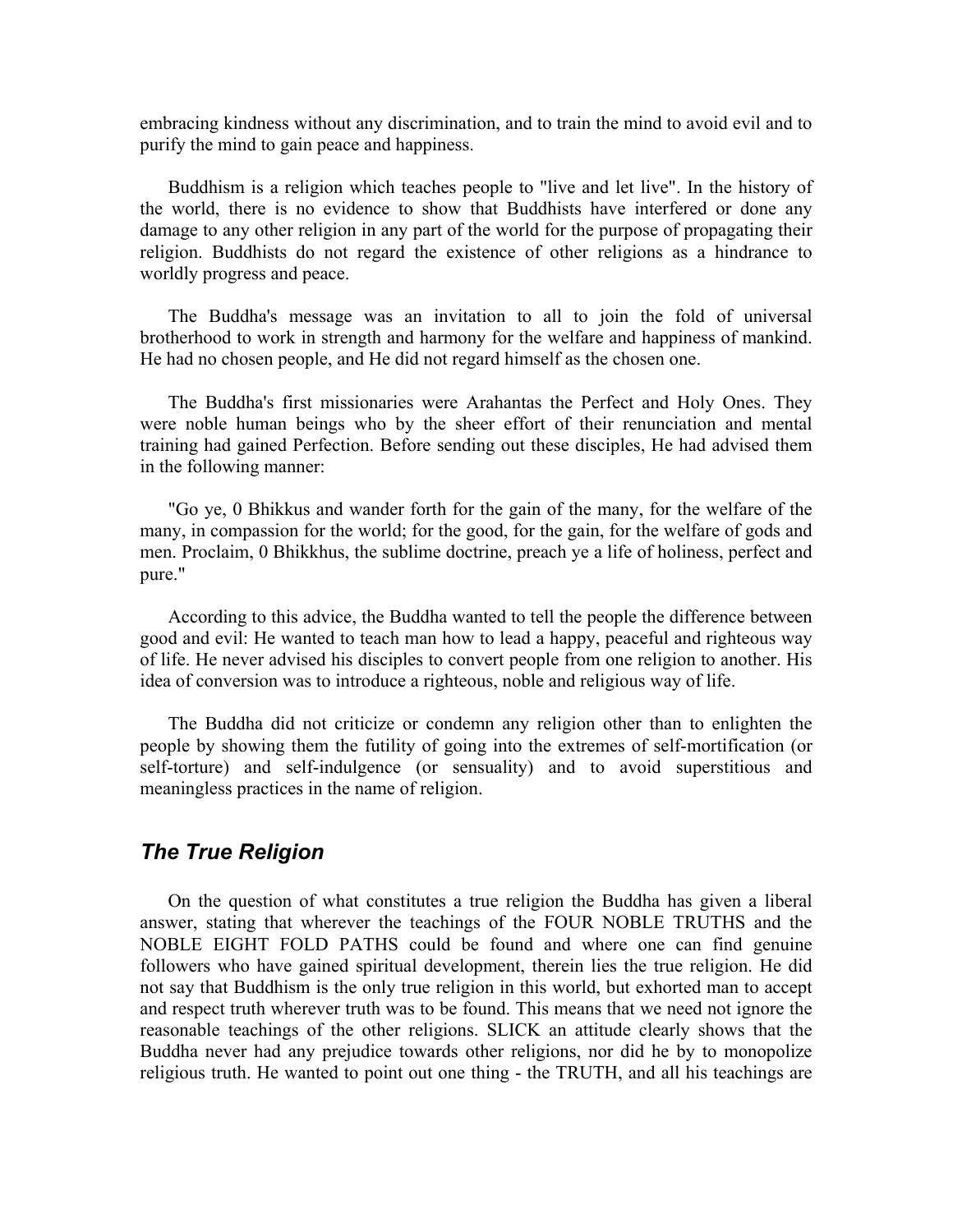based on the FOUR NOBLE TRUTHS - that of SUFFERING or unsatisfactoriness, its CAUSE, its CESSATION and the WAY leading to its cessation.

Whenever the Buddha advised his disciples to do or keep away from something, He always asked them to do so, not only for their own welfare and happiness, but also for the welfare and happiness of other s. He said, "If it is good for you and others, then do it: on the other hand, if it is bad for you and for others, do not do it."

As a social reformer, the Buddha discovered the deepest roofs of human sorrow - GREED, HATRED and DELUSION, which are deeply rooted in man's mind. Therefore it is only through Man's mind that true reform can be effected. Reforms imposed upon the external world by force can only last for a short while, but those that spring from the transformation of man's inner consciousness are more durable.

The evil tendencies towards GREED, HATRED and DELUSION must eventually be overcome and substituted by the forces of generosity, loving-kindness and wisdom. It is only through such mental purification that peace and happiness can be effectively brought about through religion.

Buddhism became the first missionary religion the world has seen. Nearly two thousand three hundred years ago, through the noble efforts of the Emperor Asoka whom the historian, H.G. Wells, inspired by the greatness of Asoka, says: "amidst the tens of thousands of names of monarch that crowd the columns of history, their majesties and graciousness and serenities and royal highnesses and the like, the name of Asoka shines, and almost alone, a star."

For he, the Emperor who ruled India ( 168 B.C. - 305 B.C.) at the height of his thirst for worldly power. renounced the sword of violence and devoted much of his time for the upliftment of Buddhism and Buddhist culture. He sent out Buddhist missionaries, including his own son and daughter throughout the length and breadth of the then known world, to convey the peace message of the Buddha. True to the noble tradition of the Buddha, He never forget to advise these missionaries not to condemn or to run down any other religion while they preached Buddhism. This advice was engraved on an Asoka pillar in Brahmin characters - the ruins of which can still be seen today at Sarnath, Benares in India.

The following statements in the Edict says:

"One should not honor only one's own religion and condemn the religions of others, but one should honor others' religion for this or that reason. In so doing, one helps one's own religion to grow and renders service to the religions of others too. In acting otherwise one digs the grave of one's own religion and also does harm to other religions. Whosoever honors his own religions, and condemns other religions, does so indeed through devotion to his own religions, thinking "I will -glorify my own Religion'' But on the contrary. in so doing he injures his own religion more gravely. So concord is good: "Let all listen, and be willing to listen to the doctrines professed by others."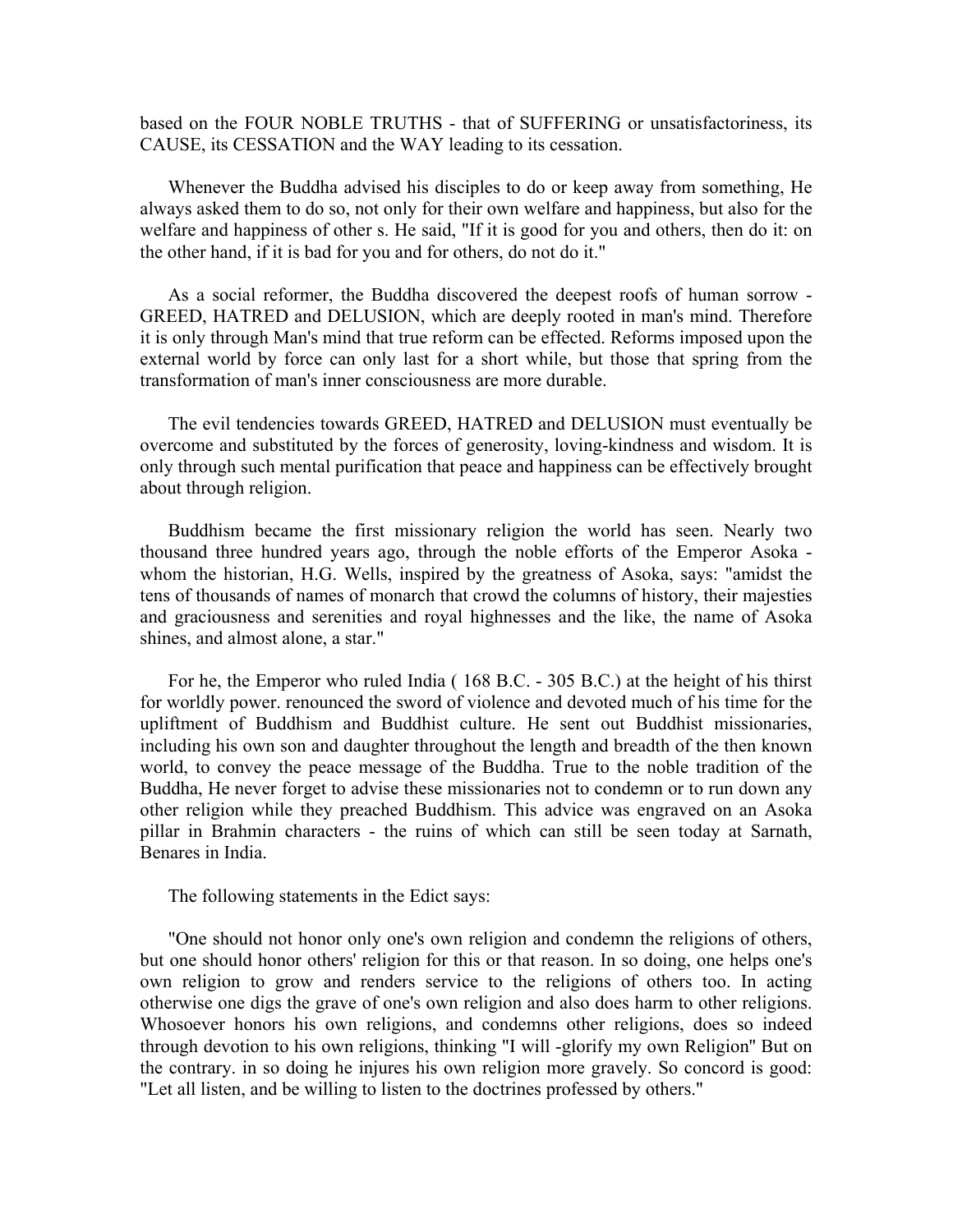The people of Asia have much cause to be grateful to this great monarch. As a ruler he did his duty to support every existing religion without any discrimination.

## *Religious Harmony*

Religious principles are intended for the whole of mankind. If any particular section of humanity does not follow the great virtues taught by religion -- such as kindness, patience, tolerance and understanding, it would be difficult for others to live peacefully.

It is quite natural for cunning and cruel people to take advantage of any kind of virtue, but, let us - the religionists of today, bear in mind, that those who fight and shed blood in the name of religion, do not follow religious principles and do not serve the cause of humanity. They fight for their own personal gain or power by using the name of a religion. Those who truly practice a religion have no grounds to fight, they should settle their problems in a peaceful manner. A true religion never encourages any form of violence under any circumstances. At the same time, racial discrimination should not arise when we practice our respective religions. Buddhists can live and work with other religionists without any discrimination. Not only that, Buddhists had never shed blood amongst their different denominations or with other religions.

Today because of the atrocities that have been done and are still continuing (to some extent) in the name of' religion, many people have become disillusioned at the mention of the very word, "religion". Materialism, hypocrisy and fanaticism masquerading under the guise of religion have caused the greatest catastrophies in the history of mankind. The true religious values are rapidly disappearing from the minds of men as they run in search of the occult and the mystical. The established great religions of the world are breaking into myriads of forms-, and some people are even going all out to ridicule religion. The time has come for religionists of today to get together to introduce religious values in its proper perspective, instead of merely arguing and quarrelling over the differences of religious ideologies and mythologies.

Religion should not be confined to worshipping and praying only. Religion is not a means for lip service only but a practical medium for man to act harmlessly, to be of service to mankind, to be good and to gain liberation, peace and real happiness.

Different religions may have different beliefs and views regarding the beginning and the end of life, as well as different interpretations regarding the ultimate salvation. But we should not bring forward such discordant issues to create conflict, confrontation, clashes, hatred and misunderstanding.

There are more than enough common virtues for religionists to introduce in theory and practice in the name of religion, so that people may lead a righteous, peaceful and cultured way of life.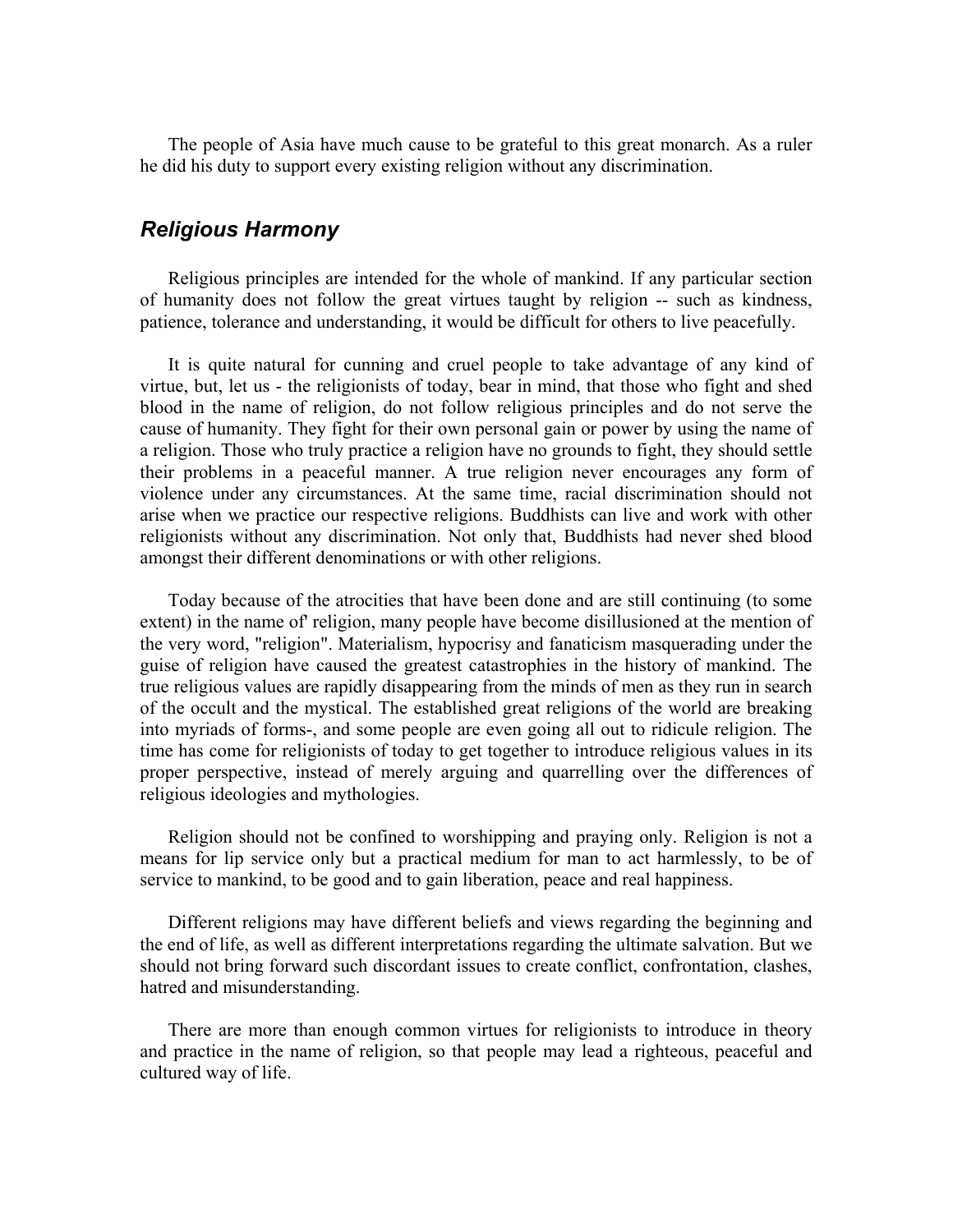There is no need for us to belittle and castigate one another. If we do so, we would only pave the way for the anti-religious groups who are waiting to ridicule and condemn all religions. We should not behave in such a way as to show our hostile attitude to our co-religionists. If we do so, people will say that religions encourage mankind to be divided.

Buddhists are not forbidden to give due respect to other religious teachers, nor are they restricted to visiting places of worship and attending religious services, other than Buddhism. They can show their full co-operation while maintaining their basic Buddhist principles.

Buddhism encourages co-operation and understanding amongst the various religious denominations. From the Buddhist point of view, religious labels are not the most important aspect for people to be considered religious, but a person leading a respectable and harmless way of life can be regarded as religious.

Those who find faults and criticize Buddhism can only do so at a very superficial level. They may criticize the traditional practices, the manners and customs, but not the Teachings as established by the Buddha; as these principles are good for all times. They can be tried out by any one who wishes to test them.

The methods used to introduce the teachings of the Buddha are rational and reasonable. The Buddha made his appeal through reason and experience. The teachings were presented with clear and impressive simplicity, and yet kept free from religious and national narrowness and fanaticism. They have produced clear and sober-minded people. This method of presentation cleared doubts and removed superstitious beliefs. Thus did the teachings of the Buddha convinced the hearts and minds of the earnest seekers of truth. The Buddhist attitude of tolerance and understanding convinced many great thinkers, philosophers, rationalists, free-thinkers and even agnostics to appreciate Buddhism as a peaceful way of life.

According to the Buddha, men are divided among themselves because of their strong egoism. When this is subdued, healthy human relationships will develop. The search for peace and a harmonious way of life, therefore begins from within and not from the outside.

If we, the religionists of today cannot get together to work in harmony without discrimination or hostility towards one another, the peace that we talk of would only remain as a dream.

As sincere and true co -religionists, let us join hands to consolidate our efforts to eradicate all that which are controversial and discriminatory in our teachings and do our utmost to introduce spiritual values which are common in our respective religions for the good and well-being of all mankind, irrespective of race or creed. We should all remember that religion exists for the good of mankind and that it should not be misused fanatically in any way for personal gain or self-glorification.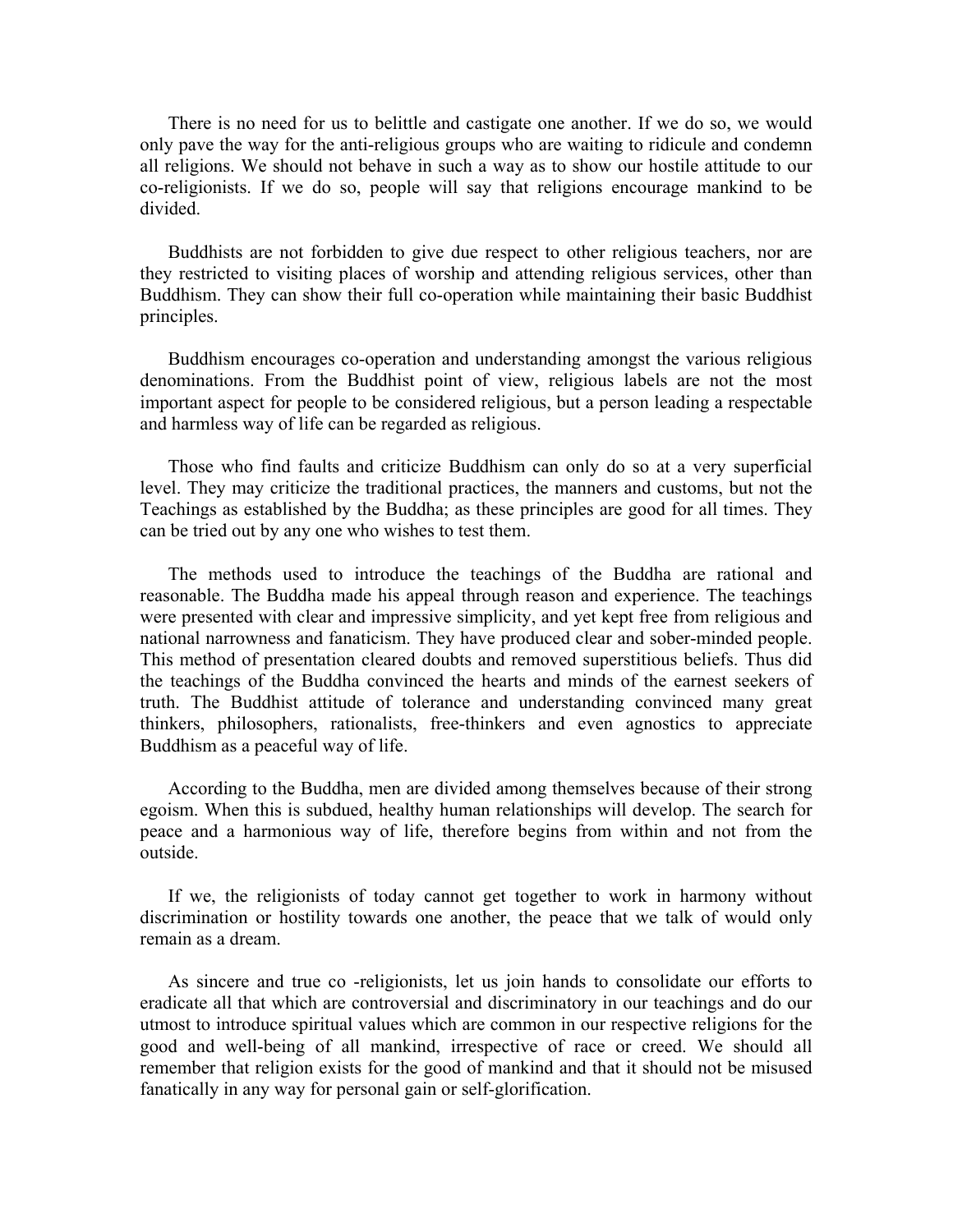## *Unite Together*

Let all religionists unite not to use religious militarism. Let them unite to stop all the brutality and man-slaughter in the name of war. Let them unite to give freedom to man to find a religion according to his own conviction. Let them unite to give up religious monopoly. Let them unite not to use religion in the market place to convert others by adopting questionable methods.

Let them unite to respect the other man's religious beliefs and practices as long as these beliefs and practices are harmless and do not mislead the public. Let them unite to wipe out the challenging attitude of unhealthy religious competition, let all religionists unite to eliminate the various vices and immoral practices that are common in our modern society. Let them also unite to introduce the moderate way of life amongst their followers and advise them not to go to extremes.

Dr. L.M. Joshi of Punjab University says: "The unity among the religions of mankind, if and when achieved, will be one of the greatest blessings on this earth. Certainly we cannot bring about this unity by mystifying or misinterpreting their differences in origins and doctrines. We can perhaps contribute towards achieving harmony among the followers of different faiths by impartially and respectfully studying their doctrines, beliefs and practices."

Like the bee gathering honey from different flowers, the wise one sees only the good in all religions and accepts the essence of the different teachings. For example:

Buddhism says. "Hurt not others in ways that you yourself would find hurtful."

The Taoist says, `Regard your neighbor's gain as your own gain, and your neighbor's loss as your own loss."

The Christian says, "All things whatsoever ye would that men should do to you, do ye even so to them."

The Muslim says, "Do unto all men as you would they should do unto you, and reject for others what you would reject for yourself."

The Hindu says, "Let no one do to others what he would not have done to himself."

The founders of each religion had as their basic aim the unity of mankind -- to foster harmony, goodwill and understanding among all the people of the world.

Following in their footsteps various religious leaders have also sought to develop this deep respect for the beliefs of other people. Unfortunately, however, certain followers of every religion, for their own selfish reasons and due to their intolerance and narrow